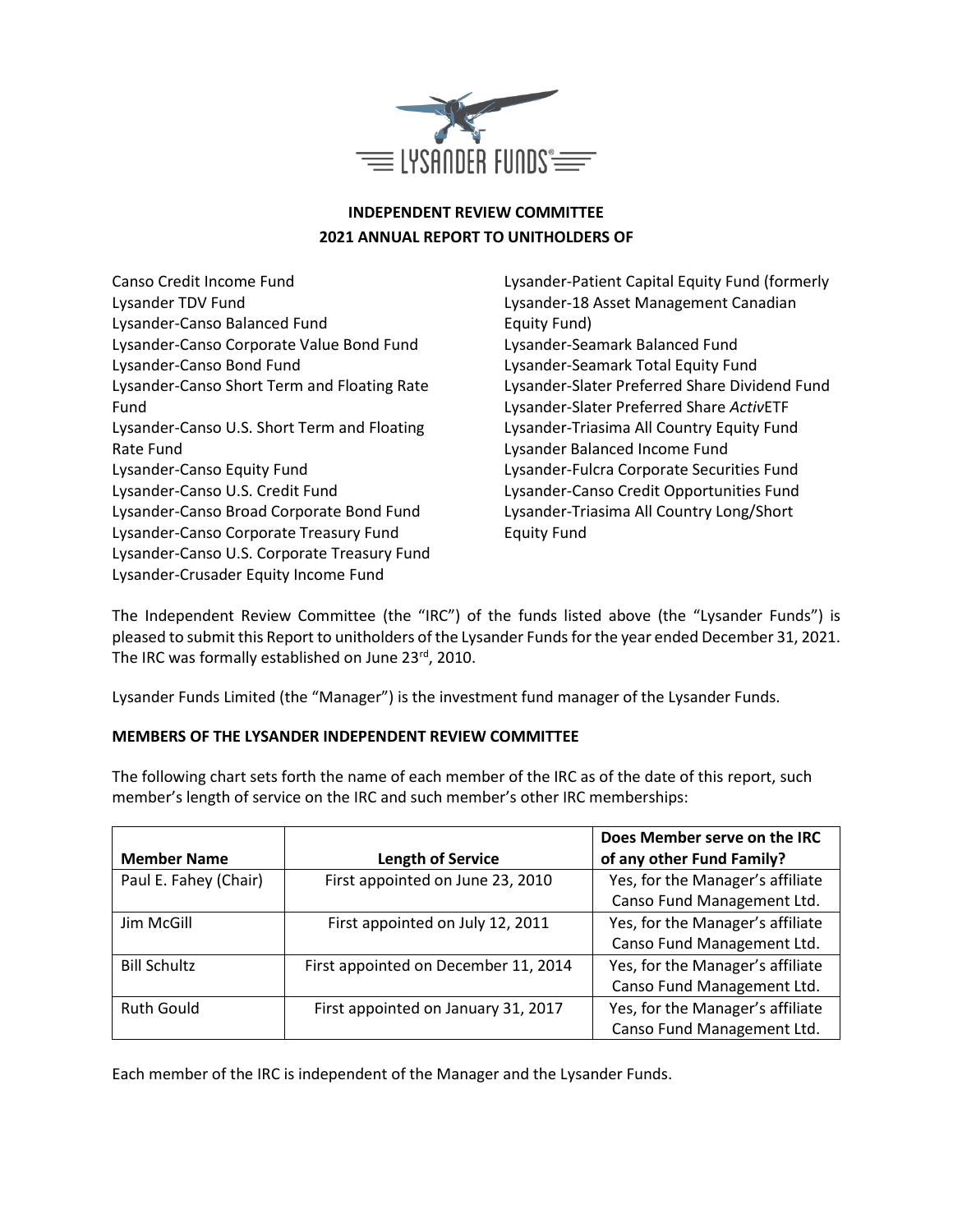### **SECURITY HOLDINGS OF THE LYSANDER IRC**

- (a) As of December 31, 2021, the percentage of outstanding units of any series or class of the Lysander Funds owned directly or indirectly, in aggregate by all members of the IRC, did not exceed 10%.
- (b) As of December 31, 2021, no member of the IRC beneficially owned, directly or indirectly, any class of voting or equity securities of the Manager.
- (c) As of December 31, 2021, no member of the IRC beneficially owned directly or indirectly, any class or series of voting or equity securities of a person or company that provides services to the Lysander Funds or to the Manager.

## **IRC COMPENSATION AND INDEMNITIES**

The aggregate compensation paid by the Lysander Funds to the Lysander IRC for the period of January 1, 2021 to December 31, 2021, was \$46,760. The amount was allocated among the Lysander Funds in proportion to the Lysander Funds' assets in a manner that the Manager considers to be fair and reasonable.

The initial IRC compensation was set by the Manager. Thereafter, the members of the IRC review and determine the IRC compensation on an annual basis while taking the following into consideration:

- the number, nature and complexity of the investment funds for which the IRC acts;
- the nature and extent of the workload of each member of the IRC, including the commitment of time and energy that is expected from each member;
- industry best practices, including industry averages and surveys on IRC compensation;
- the best interest of the investment funds; and
- the recommendation, if any, of the Manager.

There were no expenses reimbursed from the Lysander Funds to the IRC members during the period from January 1, 2021 to December 31, 2021. No indemnities were paid to the IRC members during this period.

#### **CONFLICT OF INTEREST MATTERS**

National Instrument 81-107 – *Independent Review Committee for Investment Funds* requires the IRC to review all conflict of interest matters identified and referred to the IRC by the Manager and, if the IRC considers all applicable conditions are met, to give an approval or a positive recommendation, depending on the nature of the conflict of interest matter. In certain cases, the IRC may give its approval or positive recommendation in the form of standing instructions to the Manager to enable the Manager to act in the particular conflict of interest matter on a continuing basis.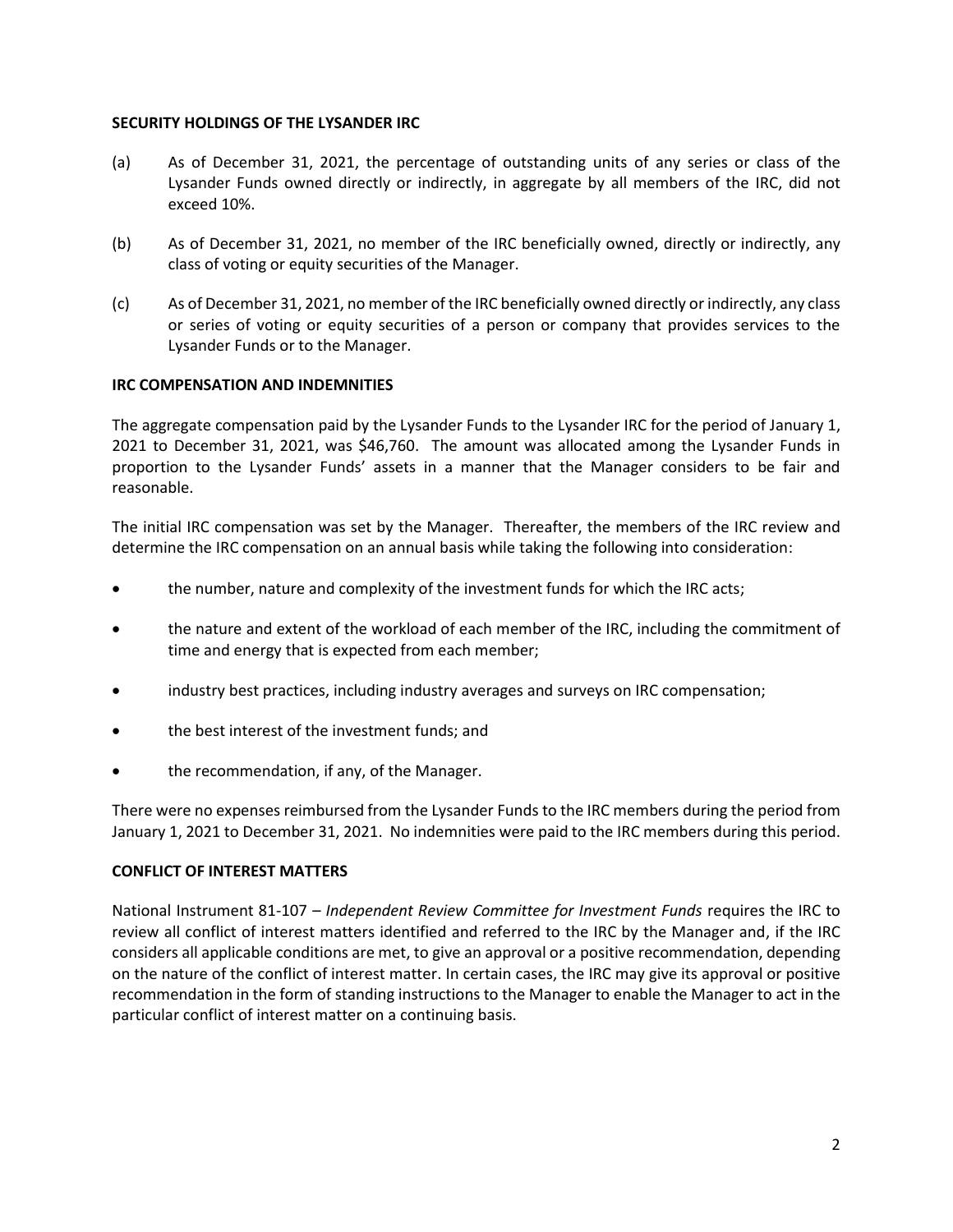## **Approvals**

As permitted by Canadian securities legislation, the Lysander Funds may be relieved from certain investment restrictions and practices in securities legislation provided that, among other things, the approval of the IRC is obtained before engaging in the relevant transaction. In accordance with the requirements in National Instrument 81-102 *Investment Funds* and NI 81-107 and exemptive relief granted by the Canadian securities regulatory authorities, for the period from January 1, 2021 to December 31, 2021, the IRC has provided approval for the Lysander Funds, subject to terms and conditions, to purchase securities from or sell securities to another investment fund or discretionary account managed by the Manager or an affiliate of the Manager (referred to as inter-fund trades or crosstrades).

The IRC is required to advise the applicable securities regulatory authorities if it determines that a cross trade was not made in accordance with the conditions of its approval. No such reports to securities regulatory authorities were required in 2021.

## **Positive Recommendations**

This section provides a brief summary of other conflict of interest matters that have been identified and referred by the Manager to the IRC, and for which the IRC gave its positive recommendation, for the period from January 1, 2021 to December 31, 2021.

## *Lysander TDV Fund investing in Other Lysander Funds*

A positive recommendation was given by the IRC when the Manager referred to the IRC the proposal for Lysander TDV Fund to invest in other Lysander Funds.

## *Other conflict of interest matters where the IRC gave its positive recommendation by way of standing instructions*

Below are other conflict of interest matters referred to the IRC by the Manager where the IRC gave its positive recommendation by way of standing instructions:

- Valuation (of portfolio securities)
- Short term trading
- Employee trading
- Gifts and entertainment
- NAV error correction
- Allocation of fund expenses
- Allocation of investment opportunities
- Proxy voting